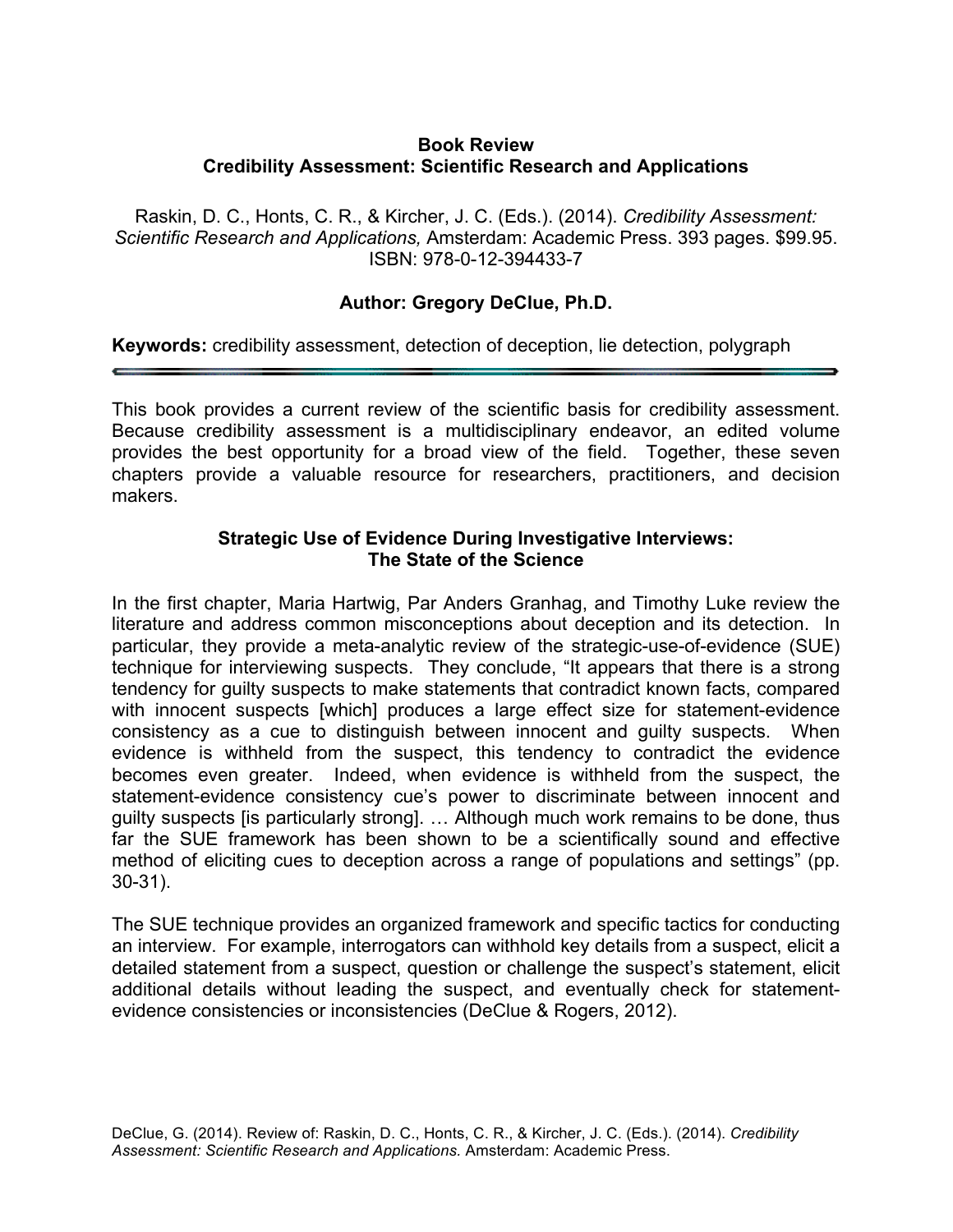# **Credibility Assessment at Portals**

The second chapter, by Charles Honts and Maria Hartwig, focuses on assessing credibility at portals that control entry to countries, public transportation, and public events and facilities. They note, "Little or no scientific research has focused on the specific psychological characteristics of portals, including the element of prospective credibility assessments" (p. 57). They present scientific theory and research and outline an approach for theory development and scientific validation.

## **Validity of Polygraph Techniques and Decision Methods**

David C. Raskin and John C. Kircher provide the third chapter, which reviews the development and implementation of polygraph techniques for detection of deception. Comparison Question Tests (CQTs) "are the most commonly used and generally applicable techniques for the investigation of criminal cases" (p. 67). Although the CQT was developed by John Reid in the 1940s (the same person who developed the Reid Technique of police interrogation commonly used in the USA), it was not subjected to scientific laboratory study until the 1970s (p. 79), by which time a persistent body of lore had developed.

Raskin and Kircher present research regarding the accuracy of the polygraph. They note, "As the uses of polygraph techniques have grown in criminal investigation and evidence, there is increasing concern about factors that may adversely affect their accuracy and their uses in administrative and judicial proceedings" (p. 117). They reference "the official position of the NCCA [National Center for Credibility Assessment] that polygraphs are 90% accurate when properly administered by a competent examiner" (p.122) and acknowledge, "CTQ polygraph techniques are complex and controversial methods" (p. 122).

In Chapter 7 of this same book, Aldert Vrij focuses more narrowly on published reviews of CQT laboratory and field research that carefully established ground truth: conclusive exonerating or incriminating evidence that can corroborate test outcome. Those results do not support the NCCA claim of 90% accuracy, as presented by Raskin and Kircher. For the six published reviews of CQT laboratory research, "Accuracy rates ranged from 74% to 82% in guilty examinees and from 60% to 66% in innocent examinees. … In six published reviews of CQT in field research … accuracy rates ranged from 84% to 89% in guilty examinees and from 56% to 75% in innocent examinees" (p. 315).

One way to answer the question of how accurate polygraph techniques are for detecting deception is, *Not as accurate as polygraphers (typically) claim that they are.* For example, in a recent case on which I consulted, the polygrapher told the suspect:

Come back and have a seat for me. The only reason I went back to score it, I told you, you were easy to score, I just wanted to confirm what I saw [in the results of the polygraph]. I was kind of surprised, but there's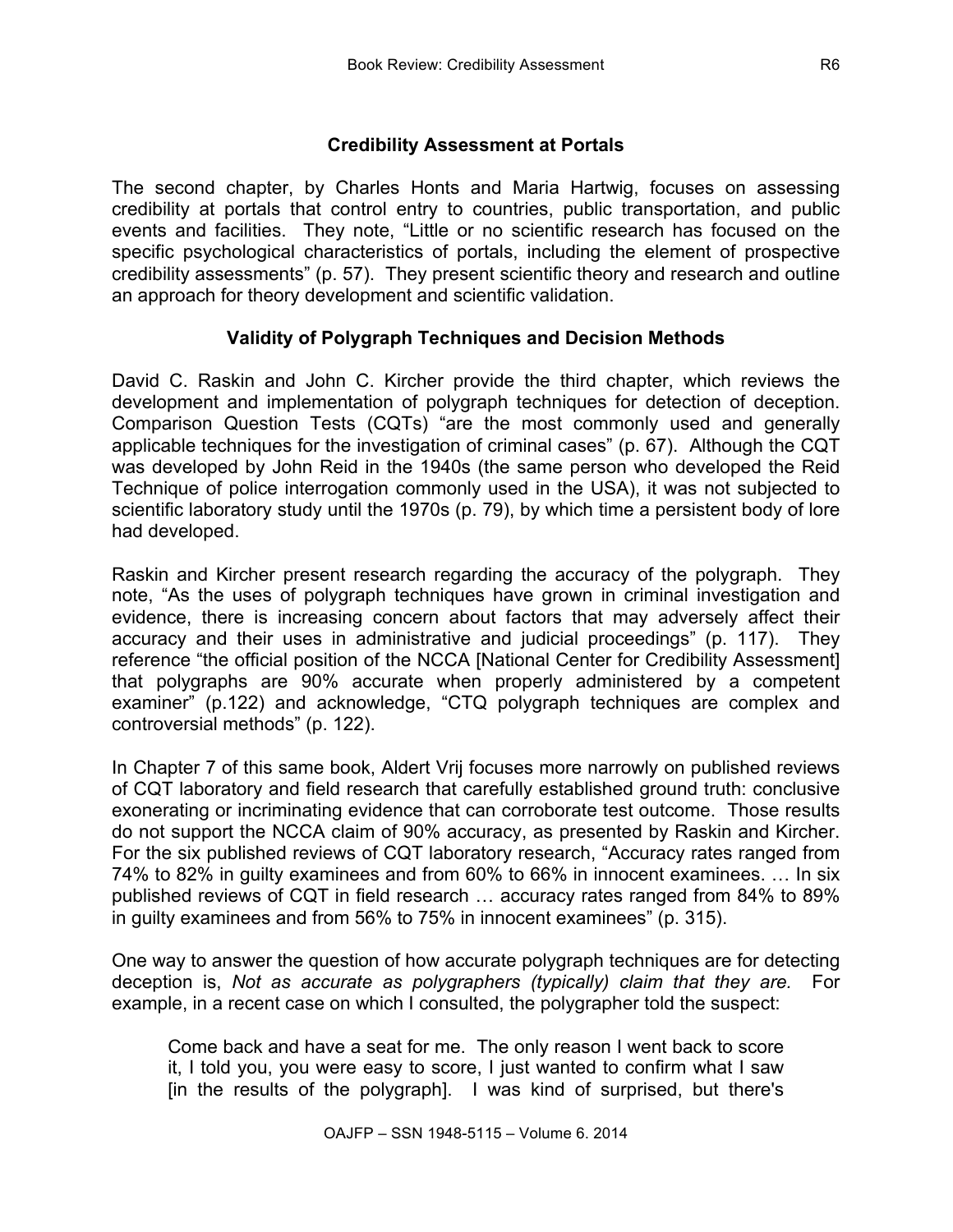absolutely not a doubt in my mind that you put your fingers in her vagina. Not a doubt.

What puzzles me is generally speaking in these cases when we see that, you also have the person who has the propensity to, sociopathic tendency, to do that. That's what we would look for in a genuine predator. So I know that I'm not sitting here with a predator. I'm sitting here with somebody who got involved in a onetime thing and my question is why. Because if you're a predator, if you're a child predator and I have to worry about you for the rest of your life being a sociopathic predator, I want you in prison. You understand that?

I don't think that's the case though. What this means is that there is something that's occurred. … Something happened that night that caused you to behave in a way that you ordinarily wouldn't. And if that's the case, the judge needs to know that. They need to know that you're not some sociopathic predator that this is a routine thing for you. … A judge is going to see this six months from now or a jury will see this eight months from now …

Does it matter whether "polygraphs are 90% accurate when properly administered by a competent examiner" (Raskin & Kircher, this book, p.122) or "accuracy rates ranged from … 56% to 75% in innocent examinees" (Vrij & Ganis, this book, p. 315)? Probably yes, for some purposes; but for a suspect in a criminal investigation, not so much. Not all suspects are guilty, of course. If we allow police to use so-called lie detectors during interrogations, some innocent suspects, at the psychological moment created by the police, will decide that they'd better "confess" or else.

Because polygraphs are not 100% accurate at detecting deception, every time police say, suggest, or imply that the results prove that the suspect committed a crime, that is a false-evidence ploy. The polygraph is a particularly insidious, highly prejudicial ploy. If police use a different false-evidence ploy, such as telling the suspect that his fingerprints or DNA or an eyewitness or a video-recording proves that he did it, the defense can simply refute that if the case goes to trial. For example, if the police falsely told the suspect that his DNA was found at the crime scene, cross examination of the interrogator will reveal that the suspect confessed after being told that lie. When the polygraph is used to extract the confession, the defense is put in an unfair position. Because the prosecution would typically not be able to present the results of a polygraph test (because they're not sufficiently trustworthy), the defense would either (a) have to tell the jury that the suspect "failed" the polygraph or (b) fail to explain to the jury why the suspect confessed.